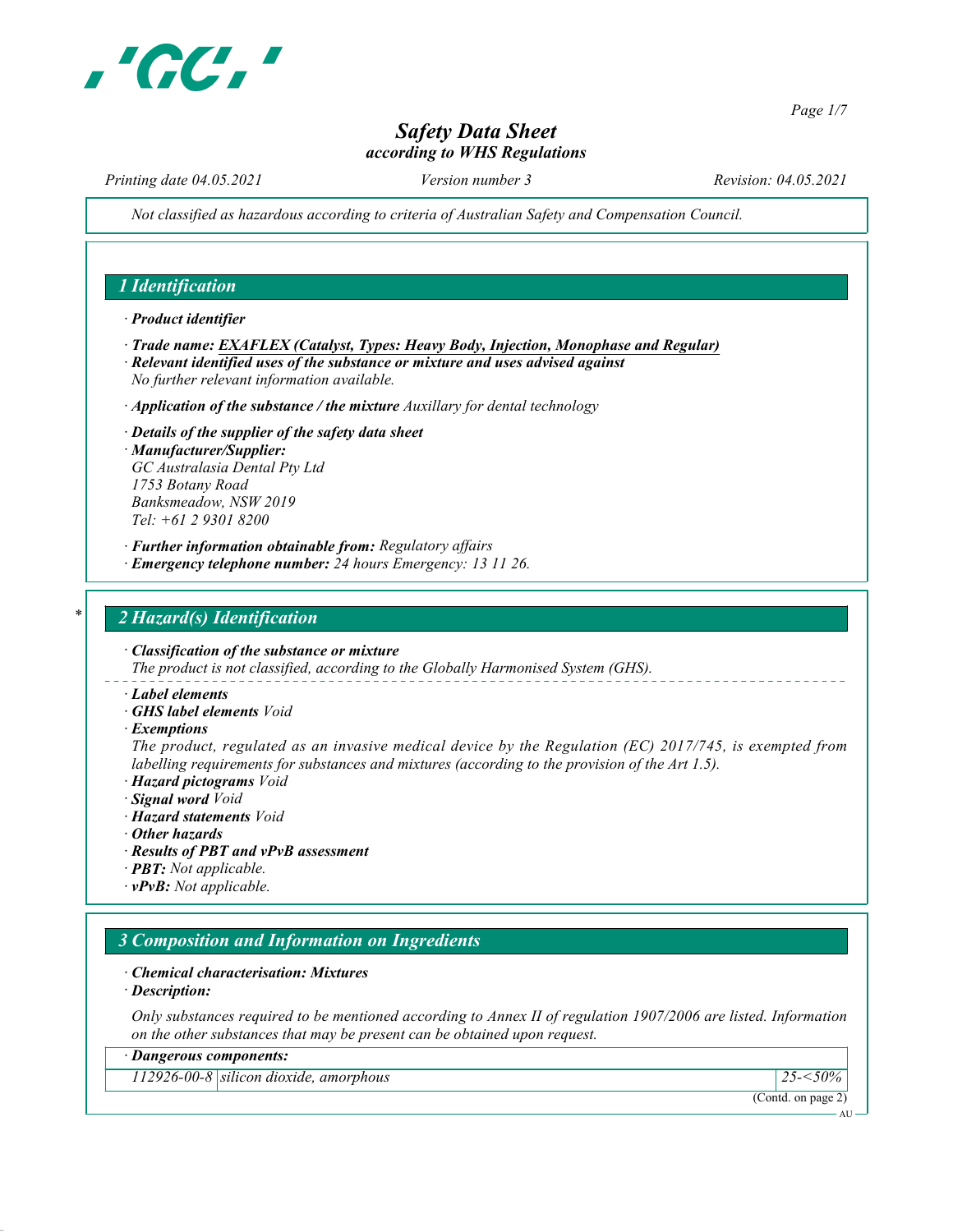according to WHS Regulations

Printing date 04.05.2021 Version number 3 Revision: 04.05.2021

Trade name: EXAFLEX (Catalyst, Types: Heavy Body, Injection, Monophase and Regular)

· Additional information: For the wording of the listed hazard phrases refer to section 16.

(Contd. of page 1)

# 4 First Aid Measures

· Description of first aid measures

- · General information:
- No special measures required.
- If symptoms persist consult doctor.
- · After inhalation: Take affected persons into fresh air and keep quiet.
- · After skin contact: Immediately rinse with water.
- · After eye contact:
- Rinse opened eye for several minutes under running water. If symptoms persist, consult a doctor.
- · After swallowing:

Rinse out mouth and then drink plenty of water.

- If symptoms persist consult doctor.
- · Information for doctor:
- · Most important symptoms and effects, both acute and delayed No further relevant information available.
- · Indication of any immediate medical attention and special treatment needed
- No further relevant information available.

#### 5 Fire Fighting Measures

- · Extinguishing media
- · Suitable extinguishing agents:

CO2, powder or water spray. Fight larger fires with water spray or alcohol resistant foam. Use fire extinguishing methods suitable to surrounding conditions.

- · For safety reasons unsuitable extinguishing agents: Water with full jet
- · Special hazards arising from the substance or mixture
- Formation of toxic gases is possible during heating or in case of fire.

No further relevant information available.

- · Advice for firefighters
- · Protective equipment: Wear self-contained respiratory protective device.
- · Additional information

Dispose of fire debris and contaminated fire fighting water in accordance with official regulations.

## 6 Accidental Release Measures

· Personal precautions, protective equipment and emergency procedures Remove persons from danger area.

· Environmental precautions:

Do not allow product to reach sewage system or any water course. Do not allow to penetrate the ground/soil.

· Methods and material for containment and cleaning up: Absorb liquid components with liquid-binding material. Dispose of the material collected according to regulations.

· Reference to other sections

- See Section 7 for information on safe handling.
- See Section 8 for information on personal protection equipment.

See Section 13 for disposal information.

AU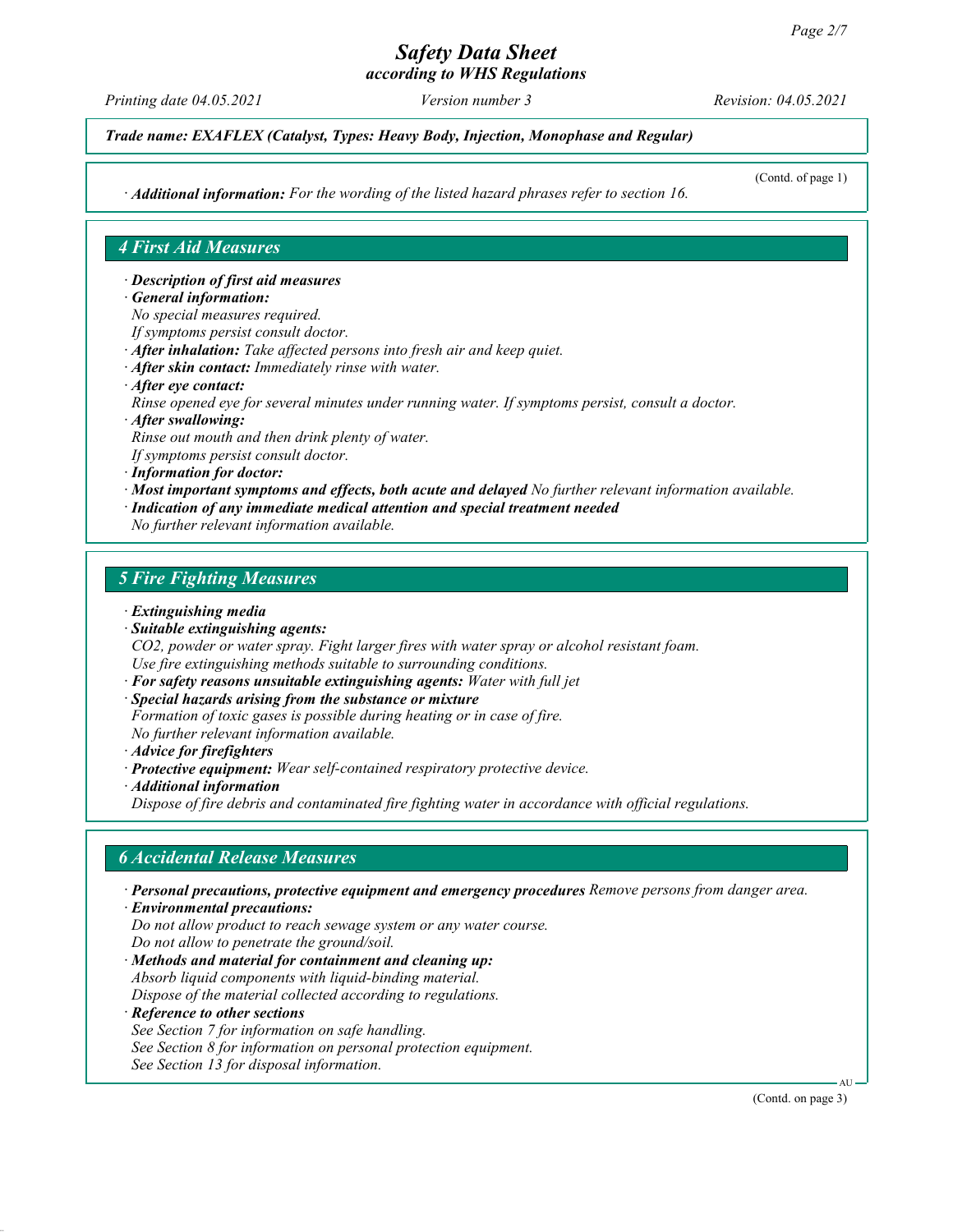according to WHS Regulations

Printing date 04.05.2021 Version number 3 Revision: 04.05.2021

Trade name: EXAFLEX (Catalyst, Types: Heavy Body, Injection, Monophase and Regular)

(Contd. of page 2)

## 7 Handling and Storage

- · Handling:
- $\cdot$  **Precautions for safe handling** No special precautions are necessary if used correctly.
- · Information about fire and explosion protection: No special measures required.
- · Conditions for safe storage, including any incompatibilities
- · Storage:
- · Requirements to be met by storerooms and receptacles: Store only in unopened original receptacles.
- · Information about storage in one common storage facility: Store away from foodstuffs.
- · Further information about storage conditions: None.
- $\cdot$  Specific end use(s) No further relevant information available.

#### 8 Exposure controls and personal protection

· Additional information about design of technical facilities: No further data; see item 7.

· Control parameters

· Ingredients with limit values that require monitoring at the workplace:

112926-00-8 silicon dioxide, amorphous

 $WES|Long-term value: 10 mg/m<sup>3</sup>$ 

· Additional information: The lists valid during the making were used as basis.

- · Exposure controls
- · Personal protective equipment:
- General protective and hygienic measures:

The usual precautionary measures are to be adhered to when handling chemicals. Wash hands before breaks and at the end of work.

- · Respiratory protection: Suitable respiratory protective device recommended.
- · Protection of hands: Protective gloves
- · Material of gloves

The selection of the suitable gloves does not only depend on the material, but also on further marks of quality and varies from manufacturer to manufacturer. As the product is a preparation of several substances, the resistance of the glove material can not be calculated in advance and has therefore to be checked prior to the application.

Penetration time of glove material

The exact break through time has to be found out by the manufacturer of the protective gloves and has to be observed.

· Eye protection: Safety glasses

# 9 Physical and Chemical Properties · Information on basic physical and chemical properties · General Information · Appearance: Form: Pasty **Colour:** According to product specification · **Odour:** Odourless **Odour threshold:** Not determined.  $\cdot$  pH-value:  $N$ ot determined. (Contd. on page 4) **AU**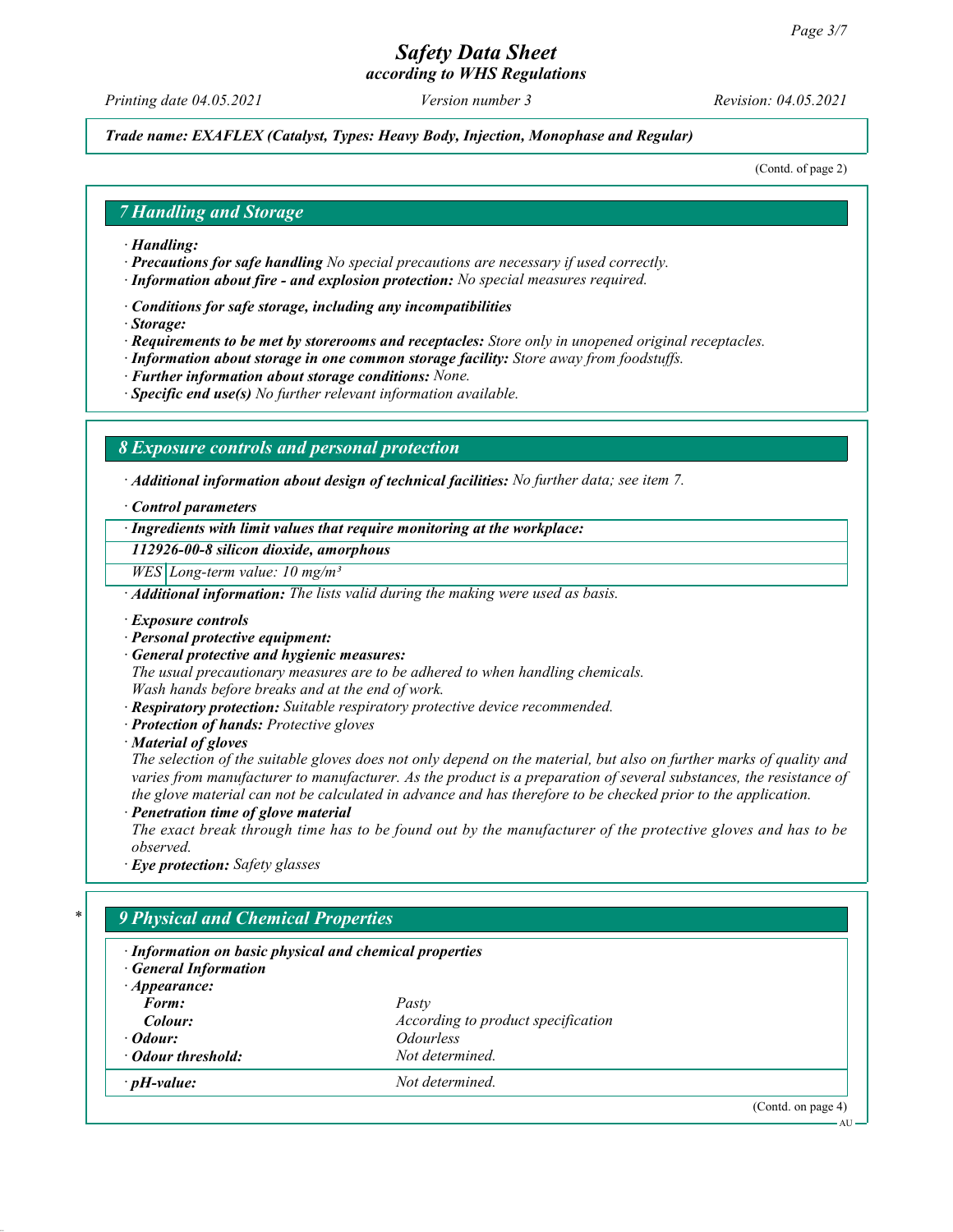according to WHS Regulations

Printing date 04.05.2021 Version number 3 Revision: 04.05.2021

#### Trade name: EXAFLEX (Catalyst, Types: Heavy Body, Injection, Monophase and Regular)

|                                                                                                                  | (Contd. of page 3)                                      |  |  |
|------------------------------------------------------------------------------------------------------------------|---------------------------------------------------------|--|--|
| · Change in condition<br>Melting point/freezing point:<br>Initial boiling point and boiling range: Undetermined. | Undetermined.                                           |  |  |
| · Flash point:                                                                                                   | Not applicable.                                         |  |  |
| · Flammability (solid, gas):                                                                                     | Not applicable.                                         |  |  |
| · Ignition temperature:                                                                                          | Undetermined.                                           |  |  |
| · Decomposition temperature:                                                                                     | Not determined.                                         |  |  |
| · Auto-ignition temperature:                                                                                     | Product is not selfigniting.                            |  |  |
| · Explosive properties:                                                                                          | Product does not present an explosion hazard.           |  |  |
| · Explosion limits:<br>Lower:<br><b>Upper:</b>                                                                   | Not determined.<br>Not determined.                      |  |  |
| · Vapour pressure:                                                                                               | Not determined.                                         |  |  |
| · Density:                                                                                                       | Not determined.<br>$2,56$ g/cm <sup>3</sup><br>1.18g/ml |  |  |
| $\cdot$ Relative density                                                                                         | Not determined.                                         |  |  |
| $\cdot$ <i>Vapour density</i>                                                                                    | Not determined.                                         |  |  |
| $\cdot$ Evaporation rate                                                                                         | Not determined.                                         |  |  |
| · Solubility in / Miscibility with<br>water:                                                                     | Insoluble.                                              |  |  |
| · Partition coefficient: n-octanol/water:                                                                        | Not determined.                                         |  |  |
| · Viscosity:<br>Dynamic:<br>Kinematic:                                                                           | Not determined.<br>Not determined.                      |  |  |
| · Solvent content:<br>$VOC$ (EC)<br>$\cdot$ Other information                                                    | 0.0 g/l<br>No further relevant information available.   |  |  |

### 10 Stability and Reactivity

· Reactivity No further relevant information available.

· Chemical stability

- · Thermal decomposition / conditions to be avoided: No decomposition if used according to specifications.
- · Possibility of hazardous reactions No dangerous reactions known.
- · Conditions to avoid No further relevant information available.
- · Incompatible materials: No further relevant information available.
- · Hazardous decomposition products: No dangerous decomposition products known.

(Contd. on page 5)

 $\Delta$ I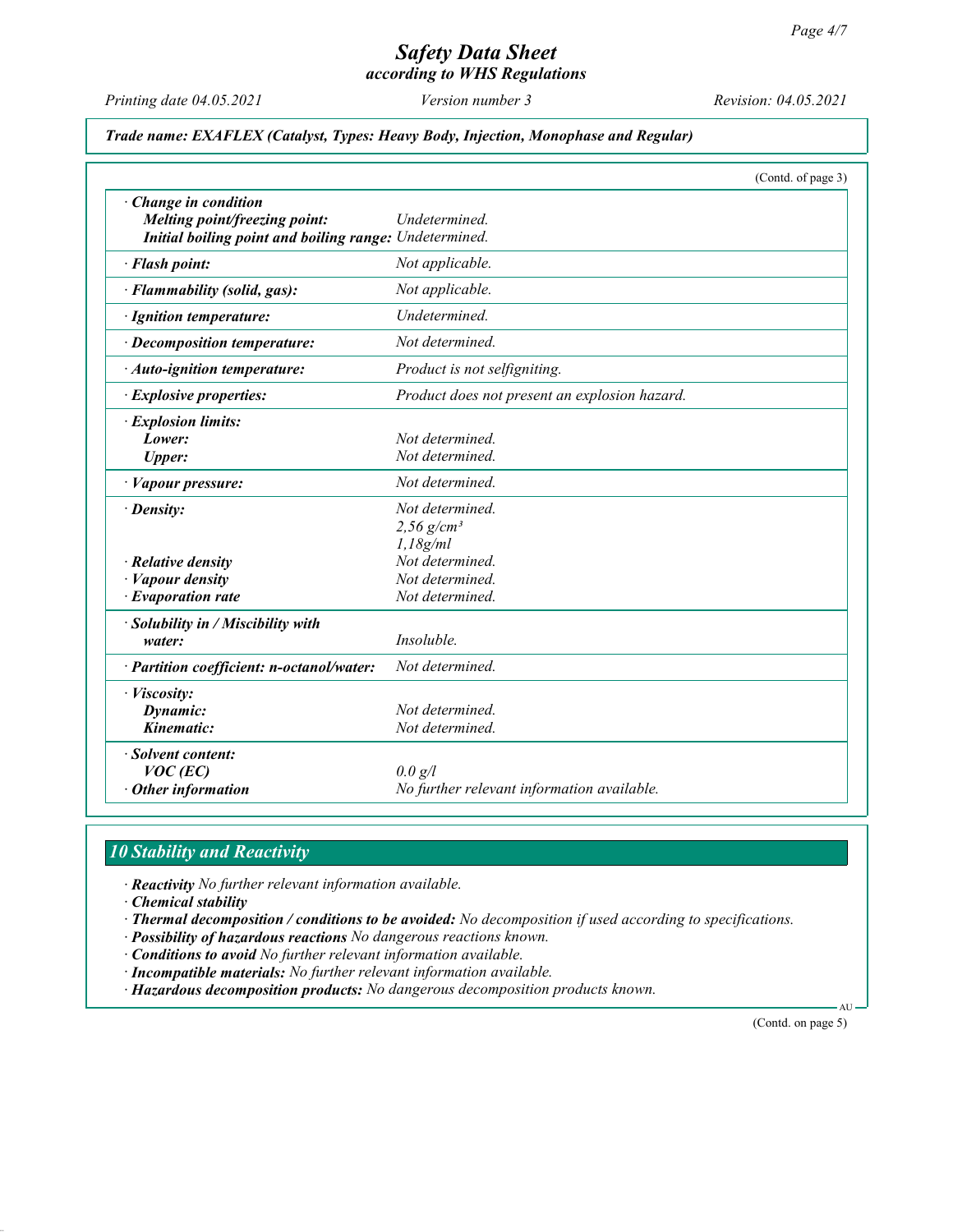according to WHS Regulations

Printing date 04.05.2021 Version number 3 Revision: 04.05.2021

#### Trade name: EXAFLEX (Catalyst, Types: Heavy Body, Injection, Monophase and Regular)

(Contd. of page 4)

### 11 Toxicological Information

· Information on toxicological effects

- · Acute toxicity
- $\cdot$  LD/LC50 values relevant for classification: No further relevant information available.
- · Primary irritant effect:
- · Skin corrosion/irritation No irritant effect.
- · Serious eye damage/irritation No irritating effect.
- · Respiratory or skin sensitisation No sensitising effects known.
- · Additional toxicological information:

The product is not subject to classification according to the calculation method of the General EU Classification Guidelines for Preparations as issued in the latest version.

- · Repeated dose toxicity No further relevant information available.
- · CMR effects (carcinogenity, mutagenicity and toxicity for reproduction)
- No further relevant information available.

# 12 Ecological Information

- · Toxicity
- · Aquatic toxicity: No further relevant information available.
- · Persistence and degradability No further relevant information available.
- · Behaviour in environmental systems:
- · Bioaccumulative potential No further relevant information available.
- · Mobility in soil No further relevant information available.
- · Additional ecological information:
- · General notes:

Do not allow undiluted product or large quantities of it to reach ground water, water course or sewage system.

- · Results of PBT and vPvB assessment
- · PBT: Not applicable.
- · vPvB: Not applicable.
- · Other adverse effects No further relevant information available.

# 13 Disposal considerations

- · Waste treatment methods
- · Recommendation

Must not be disposed together with household garbage. Do not allow product to reach sewage system. Contact waste processors for recycling information.

- · Uncleaned packaging:
- · Recommendation: Disposal must be made according to official regulations.

| ⋅ UN-Number                     |               |  |
|---------------------------------|---------------|--|
| ADG, ADN, IMDG, IATA            | not regulated |  |
| $\cdot$ UN proper shipping name |               |  |
| ADG, ADN, IMDG, IATA            | not regulated |  |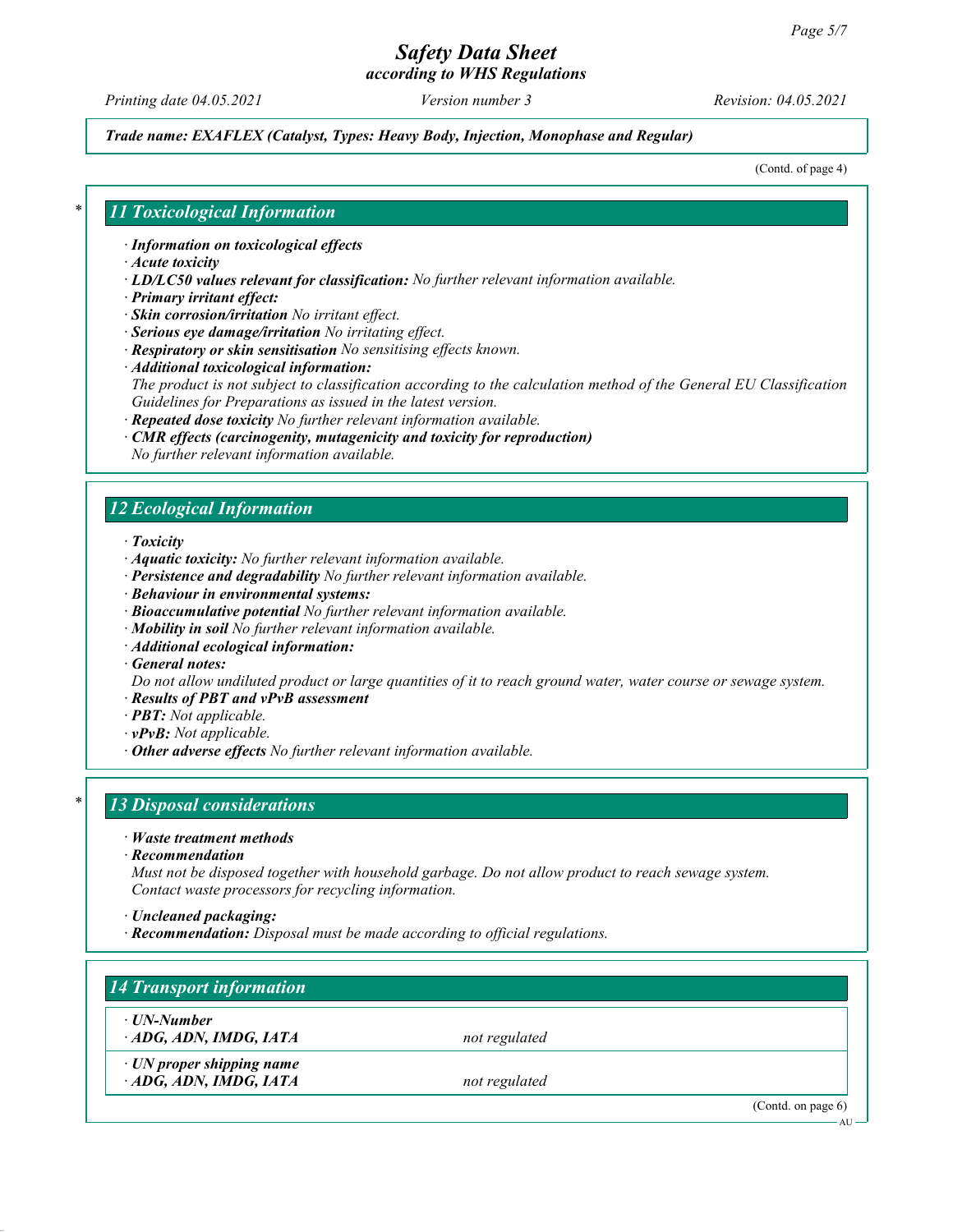according to WHS Regulations

Printing date 04.05.2021 Version number 3 Revision: 04.05.2021

#### Trade name: EXAFLEX (Catalyst, Types: Heavy Body, Injection, Monophase and Regular)

|                                                                                            |                 | (Contd. of page 5) |  |
|--------------------------------------------------------------------------------------------|-----------------|--------------------|--|
| · Transport hazard class(es)                                                               |                 |                    |  |
| ADG, ADN, IMDG, IATA<br>· Class                                                            | not regulated   |                    |  |
| · Packing group<br>ADG, IMDG, IATA                                                         | not regulated   |                    |  |
| · Environmental hazards:<br>$\cdot$ Marine pollutant:                                      | No              |                    |  |
| · Special precautions for user                                                             | Not applicable. |                    |  |
| · Transport in bulk according to Annex II of Marpol<br>and the IBC Code<br>Not applicable. |                 |                    |  |
| · UN "Model Regulation":                                                                   | not regulated   |                    |  |

# 15 Regulatory information

· Safety, health and environmental regulations/legislation specific for the substance or mixture

|  |  | · Australian Inventory of Chemical Substances |
|--|--|-----------------------------------------------|
|  |  |                                               |

68083-19-2 Vinyldimethylpolysiloxane

1309-37-1 Iron(III)oxide

7440-06-4 Platinum

· Standard for the Uniform Scheduling of Medicines and Poisons

None of the ingredients is listed.

· Australia: Priority Existing Chemicals

None of the ingredients is listed.

**GHS** label elements Void

· Hazard pictograms Void

· Signal word Void

· Hazard statements Void

· Directive 2012/18/EU

· Named dangerous substances - ANNEX I None of the ingredients is listed.

· Chemical safety assessment: A Chemical Safety Assessment has not been carried out.

#### 16 Other information

· Department issuing SDS: Regulatory affairs

· Contact: msds@gc.dental

· Abbreviations and acronyms:

ADR: Accord européen sur le transport des marchandises dangereuses par Route (European Agreement concerning the International Carriage of Dangerous Goods by Road) IMDG: International Maritime Code for Dangerous Goods IATA: International Air Transport Association EINECS: European Inventory of Existing Commercial Chemical Substances

ELINCS: European List of Notified Chemical Substances

CAS: Chemical Abstracts Service (division of the American Chemical Society)

LC50: Lethal concentration, 50 percent LD50: Lethal dose, 50 percent

(Contd. on page 7)

VOC: Volatile Organic Compounds (USA, EU)

AU